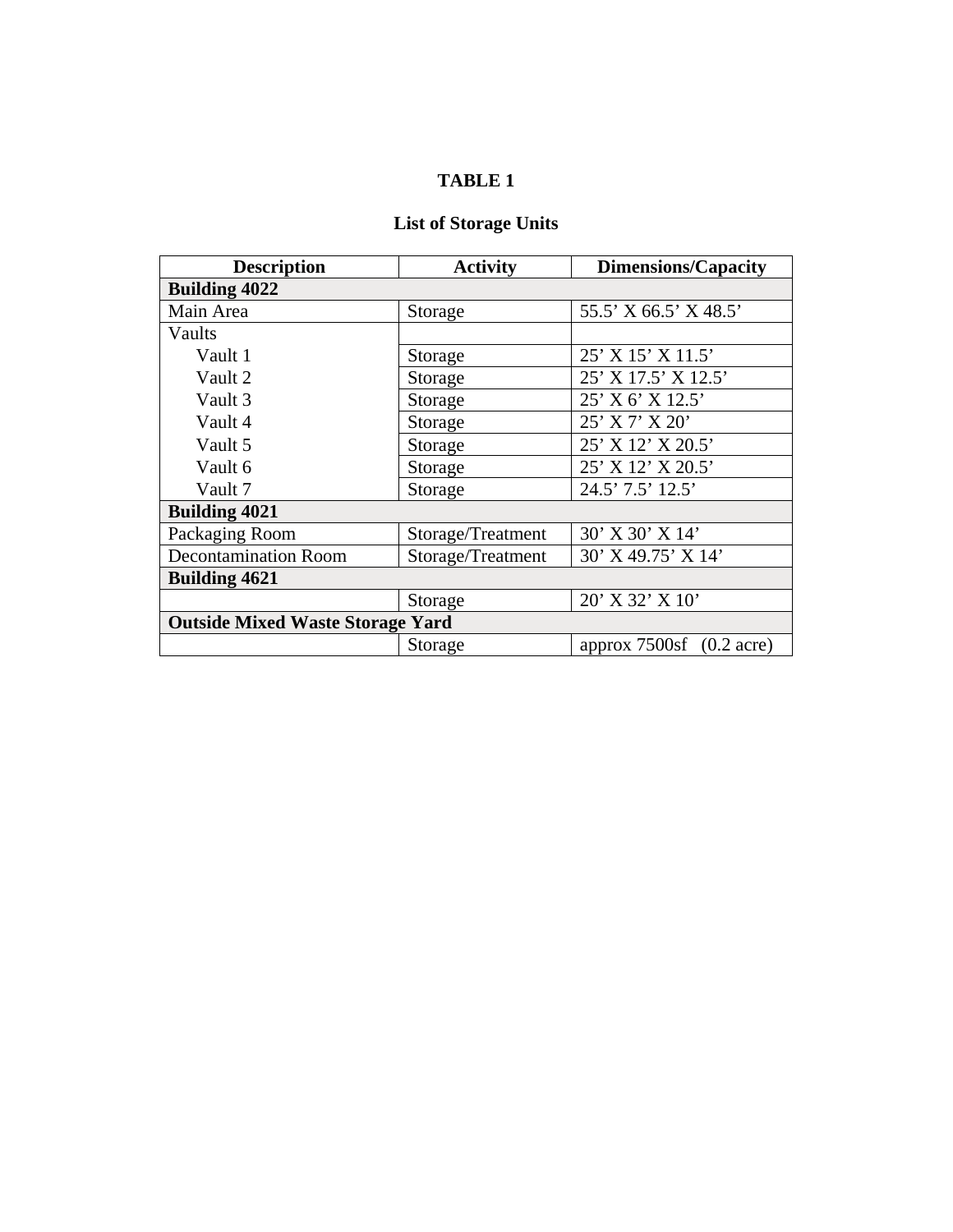#### **Table 2**

# **Summary of Waste Management Information**

| <b>EPA Waste Codes</b> | <b>California</b>  | Quantity                                | <b>Physical State</b> | <b>Principal Hazardous</b>         |
|------------------------|--------------------|-----------------------------------------|-----------------------|------------------------------------|
|                        | <b>Waste Codes</b> |                                         |                       | <b>Characteristics</b>             |
|                        |                    | <b>Building 4022</b>                    |                       |                                    |
| D001, D002, D004,      | 181, 792, 221      | 50 cubic yard storage on                | Solids and Liquids    | Toxicity characteristic metals,    |
| D006, D007, D008,      |                    | average, but up to 200 cubic            |                       | corrosivity characteristic, listed |
| D009, F002 F003, F005  |                    | yards stored                            |                       | solvent containing wastes, used    |
|                        |                    |                                         |                       | oils.                              |
|                        |                    | <b>Building 4021</b>                    |                       |                                    |
| D001, D002, D004,      | 181, 792, 221      | 1 cubic yard treated per day            | Solids and Liquids    | Toxicity characteristic metals,    |
| D006, D007, D008,      |                    | on average, but up to 20                |                       | corrosivity characteristic, listed |
| D009, F003, F005       |                    | cubic yards treated per day             |                       | solvent containing wastes, used    |
|                        |                    |                                         |                       | oils.                              |
|                        |                    | <b>Building 4621</b>                    |                       |                                    |
| D001, D002, D004,      | 181, 792, 221      | 50 cubic yard storage on                | Solids and Liquids    | Toxicity characteristic metals,    |
| D006, D007, D008,      |                    | average, but up to 200 cubic            |                       | corrosivity characteristic, listed |
| D009, F003, F005       |                    | yards stored                            |                       | solvent containing wastes, used    |
|                        |                    |                                         |                       | oils.                              |
|                        |                    | <b>Outside Mixed Waste Storage Yard</b> |                       |                                    |
| D001, D002, D004,      | 181, 792, 221      | 50 cubic yard storage on                | Solids Only           | Toxicity characteristic metals,    |
| D006, D007, D008,      |                    | average, but up to 200 cubic            |                       | corrosivity characteristic, listed |
| D009, F003, F005       |                    | yards stored                            |                       | solvent containing wastes, used    |
|                        |                    |                                         |                       | oils.                              |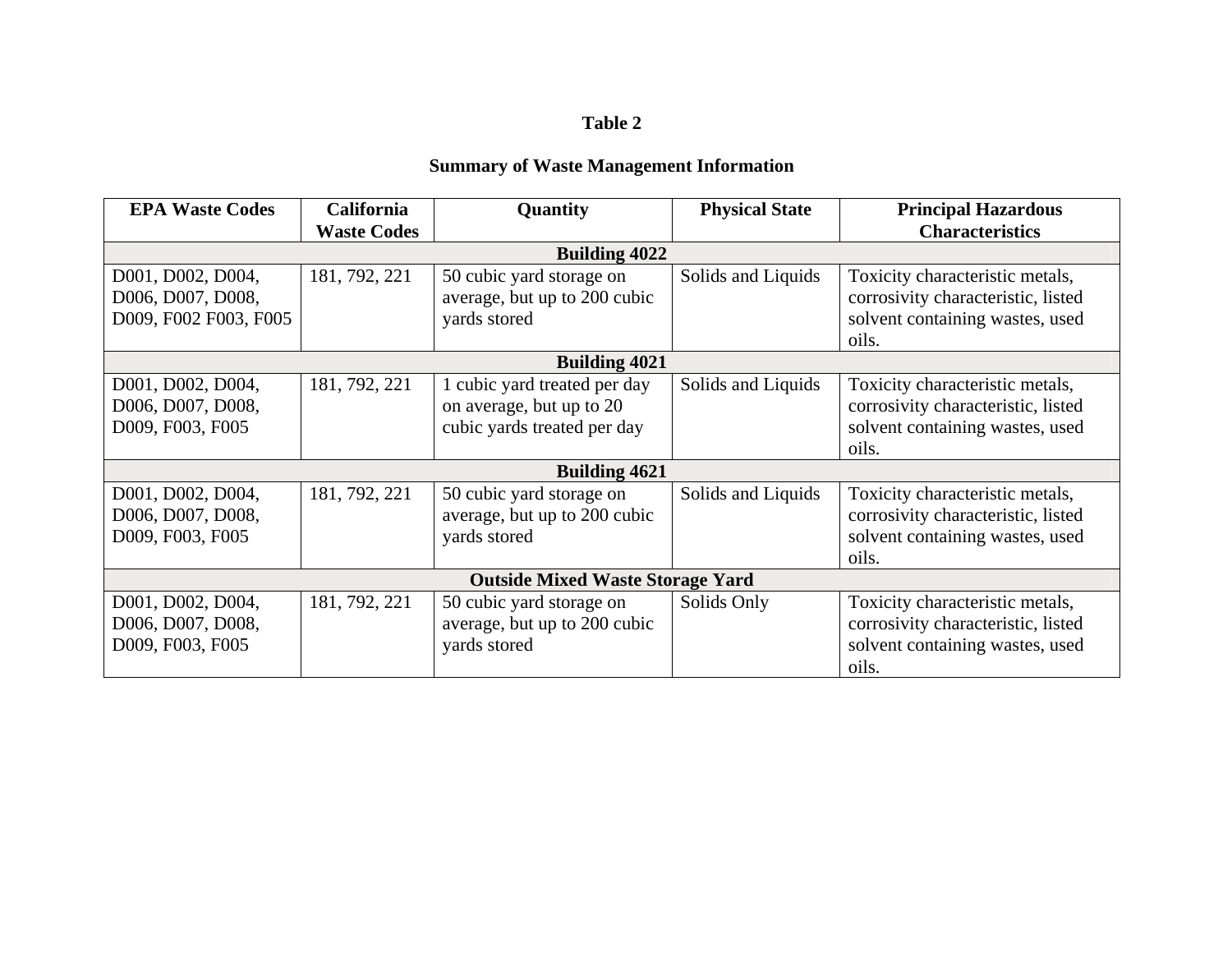# **TABLE 3**

| <b>Waste</b>       | <b>EPA Waste</b> | California   | <b>Hazard</b>          | <b>Physical</b> | <b>Hazardous</b>    |  |  |  |  |  |
|--------------------|------------------|--------------|------------------------|-----------------|---------------------|--|--|--|--|--|
| <b>Stream</b>      | <b>Codes</b>     | <b>Waste</b> | <b>Characteristics</b> | <b>State</b>    | <b>Waste</b>        |  |  |  |  |  |
|                    |                  | <b>Codes</b> |                        |                 | <b>Constituents</b> |  |  |  |  |  |
| Paint Chips        | D006, D007,      | 181          | Toxic                  | Solid           | Lead,               |  |  |  |  |  |
|                    | D <sub>008</sub> |              |                        |                 | Cadmium,            |  |  |  |  |  |
|                    |                  |              |                        |                 | Chromium            |  |  |  |  |  |
|                    | D004             |              | Toxic                  | Solid           | Arsenic             |  |  |  |  |  |
| Paint and          | F003, F005       |              | Listed                 | Liquid/Solid    | Non-                |  |  |  |  |  |
| Solvents           |                  |              |                        |                 | halogenated         |  |  |  |  |  |
|                    |                  |              |                        |                 | solvents            |  |  |  |  |  |
| Ignitable          | D <sub>001</sub> |              | Ignitable              | Liquid/Solid    | Mineral             |  |  |  |  |  |
| Solvents           |                  |              |                        |                 | spirits,            |  |  |  |  |  |
|                    |                  |              |                        |                 | Stoddard            |  |  |  |  |  |
|                    |                  |              |                        |                 | solvent,            |  |  |  |  |  |
|                    |                  |              |                        |                 | Isopropyl           |  |  |  |  |  |
|                    |                  |              |                        |                 | alcohol             |  |  |  |  |  |
| Corrosive          | D002             |              | Corrosive              | Liquid/Solid    | Acids/Bases         |  |  |  |  |  |
| Wastes             |                  |              |                        |                 | for                 |  |  |  |  |  |
|                    |                  |              |                        |                 | neutralization      |  |  |  |  |  |
| <b>Chrome Salt</b> | D007             | 181          | Toxic                  | Solid           | Chromium            |  |  |  |  |  |
| Cores              |                  |              |                        |                 |                     |  |  |  |  |  |
| <b>Drain Line</b>  | D <sub>009</sub> | 181          | Toxic                  | Solid,          | Mercury             |  |  |  |  |  |
| Debris             |                  |              |                        | Sludge          |                     |  |  |  |  |  |
| Lead               | D008             | 181          | Toxic                  | Solid           | Lead                |  |  |  |  |  |
| Glass/Lead         |                  |              |                        |                 |                     |  |  |  |  |  |
| Sediments          | D006, D008,      | 181          | Toxic                  | Liquid,         | Heavy               |  |  |  |  |  |
| containing         | D009             |              |                        | Sludge          | Metals              |  |  |  |  |  |
| Mercury            |                  |              |                        |                 |                     |  |  |  |  |  |
| Solidified Oil     | F002             | 351          | Toxic, Listed          | Solid           | Solvents            |  |  |  |  |  |
| with Solvents      |                  |              |                        |                 |                     |  |  |  |  |  |
| Evaporator         | D008             | 181          | Toxic                  | Sludge          | Lead                |  |  |  |  |  |
| Sludge             |                  |              |                        |                 |                     |  |  |  |  |  |
| <b>HEPA Filter</b> | D <sub>008</sub> | 181          | Toxic                  | Solid           | Lead                |  |  |  |  |  |
| Elements           |                  |              |                        |                 |                     |  |  |  |  |  |
| Contaminated       | D006             | 181          | Varies                 | Solid           | Cadmium             |  |  |  |  |  |
| Concrete           |                  |              |                        |                 |                     |  |  |  |  |  |
| Oil                | N/A              | 221          | Toxic                  | Liquid          | Oil                 |  |  |  |  |  |
| Contaminated       | D007,D008,D009   | 611          | Toxic                  | Solid           | Varies              |  |  |  |  |  |
| Soil               |                  |              |                        |                 |                     |  |  |  |  |  |
| Asbestos           | $\rm N/A$        | 151          | Toxic                  | Solid           | Asbestos            |  |  |  |  |  |

# **Typical Waste Streams Stored and Treated in the RMHF**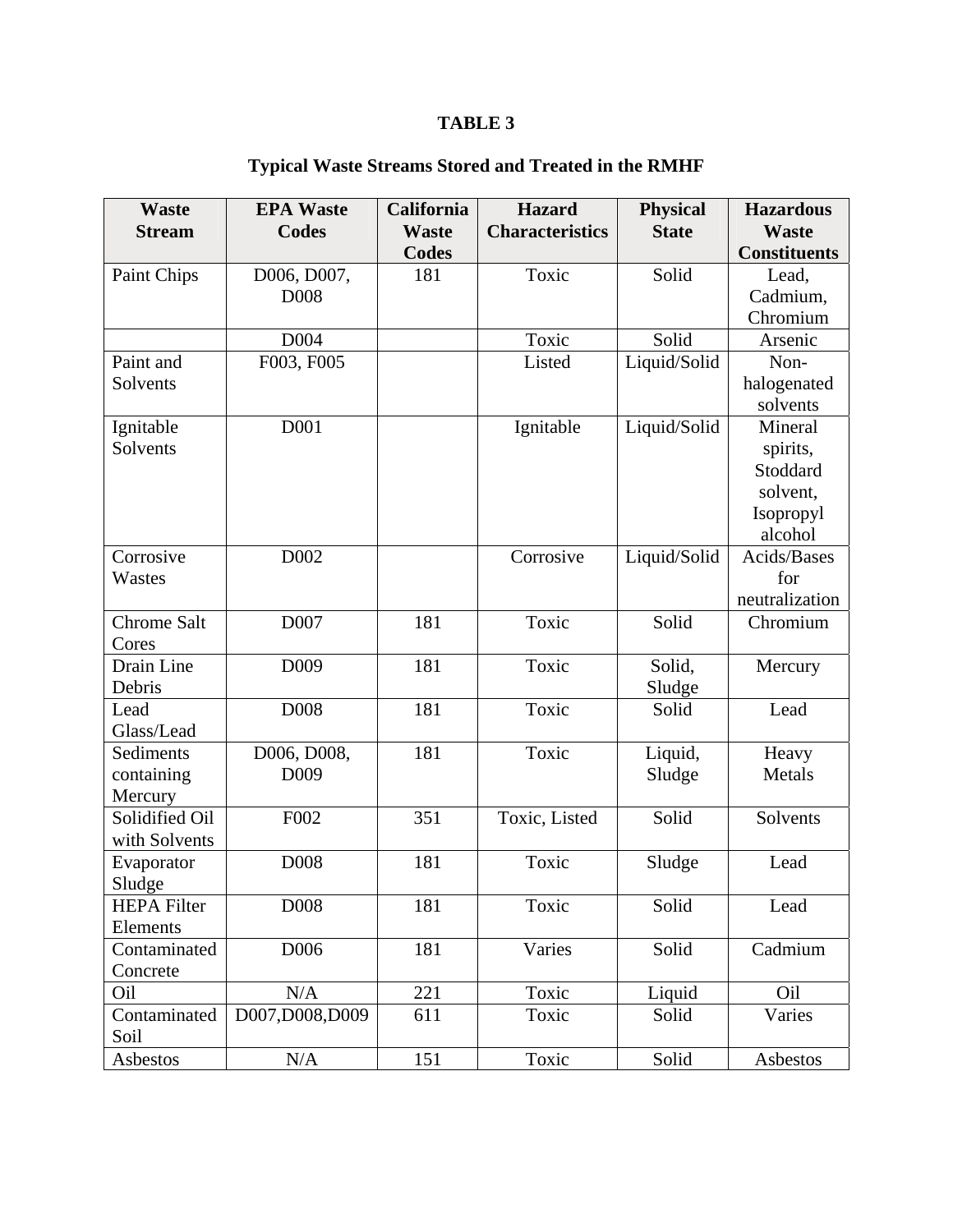# **TABLE 4 List of Treatment Equipment**

| Equipment                                                   | <b>Purpose</b>                 | <b>Size</b>          |
|-------------------------------------------------------------|--------------------------------|----------------------|
| <b>Cement Mixer</b>                                         | Stabilization                  | 3 cubic feet         |
| Drum Mixer                                                  | Stabilization                  | 55 gallons           |
| Fume Hood (Decontamination<br>Used during neutralization of |                                | $3'$ X $3'$ X $6'$   |
| Room)                                                       | acids                          |                      |
| Fume Hood                                                   | Used during neutralization of  | $3'$ X $3'$ X $6''$  |
| (Packaging Room)                                            | acids                          |                      |
| Laboratory Ball Mill                                        | Crushing/pulverizing           | <b>Bench Scale</b>   |
| Electric drill                                              | Neutralization & Stabilization | Powered hand tool    |
| Beakers*                                                    | Bench-scale neutralization     | 2-liter capacity     |
| Graduated burettes*                                         | Bench-scale neutralization     | 200 milliliters each |
| Magnetic stirring stand                                     | Bench-scale neutralization     | Bench-scale          |

\* Glassware used during bench-scale neutralization was disposed of with the neutralized waste.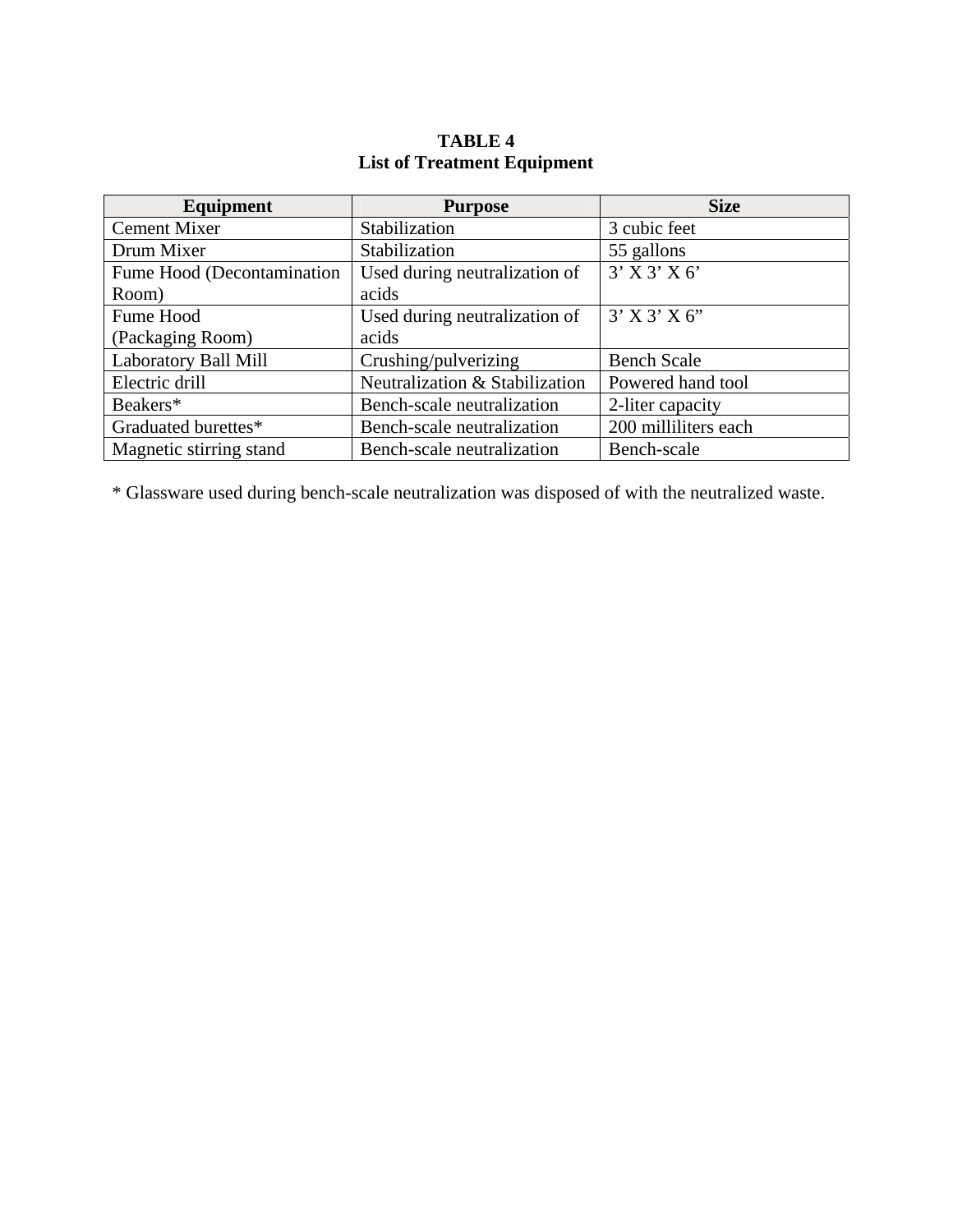### **Estimated W e aste from Closur of the RMHF Interim St atus UnitsTable 5**

| <b>Bldg</b>                |                                                                             |           | <b>Concrete (cubic feet)</b>                 |                                | Steel (lbs) |                    |  |  |  |  |
|----------------------------|-----------------------------------------------------------------------------|-----------|----------------------------------------------|--------------------------------|-------------|--------------------|--|--|--|--|
|                            | <b>LLW</b>                                                                  | <b>DW</b> | <b>Total Concrete</b>                        | <b>LLW</b>                     | <b>DW</b>   | <b>Total Steel</b> |  |  |  |  |
| 4022                       | 4630                                                                        | 20724     | 25354                                        |                                | 189059      | 189059             |  |  |  |  |
| 4021                       | 2313                                                                        |           | 2313                                         | 46493                          |             | 46493              |  |  |  |  |
| Yard                       | 4621 and<br>813                                                             |           | 813                                          | 4494                           |             | 4494               |  |  |  |  |
| Totals                     | 7756                                                                        | 20724     | 28480                                        | 50987                          | 189059      | 240046             |  |  |  |  |
| Total<br>Total<br>Total MW | Concrete LLW: 7756 cu ft<br>Concrete DW: 20724 cu. ft<br>200 cu yds (D008)* |           | (287 cu yds), Steel:<br>(767 cu yds), Steel: | 92757 lbs Other:<br>189059 ibs |             | 100,000 lbs        |  |  |  |  |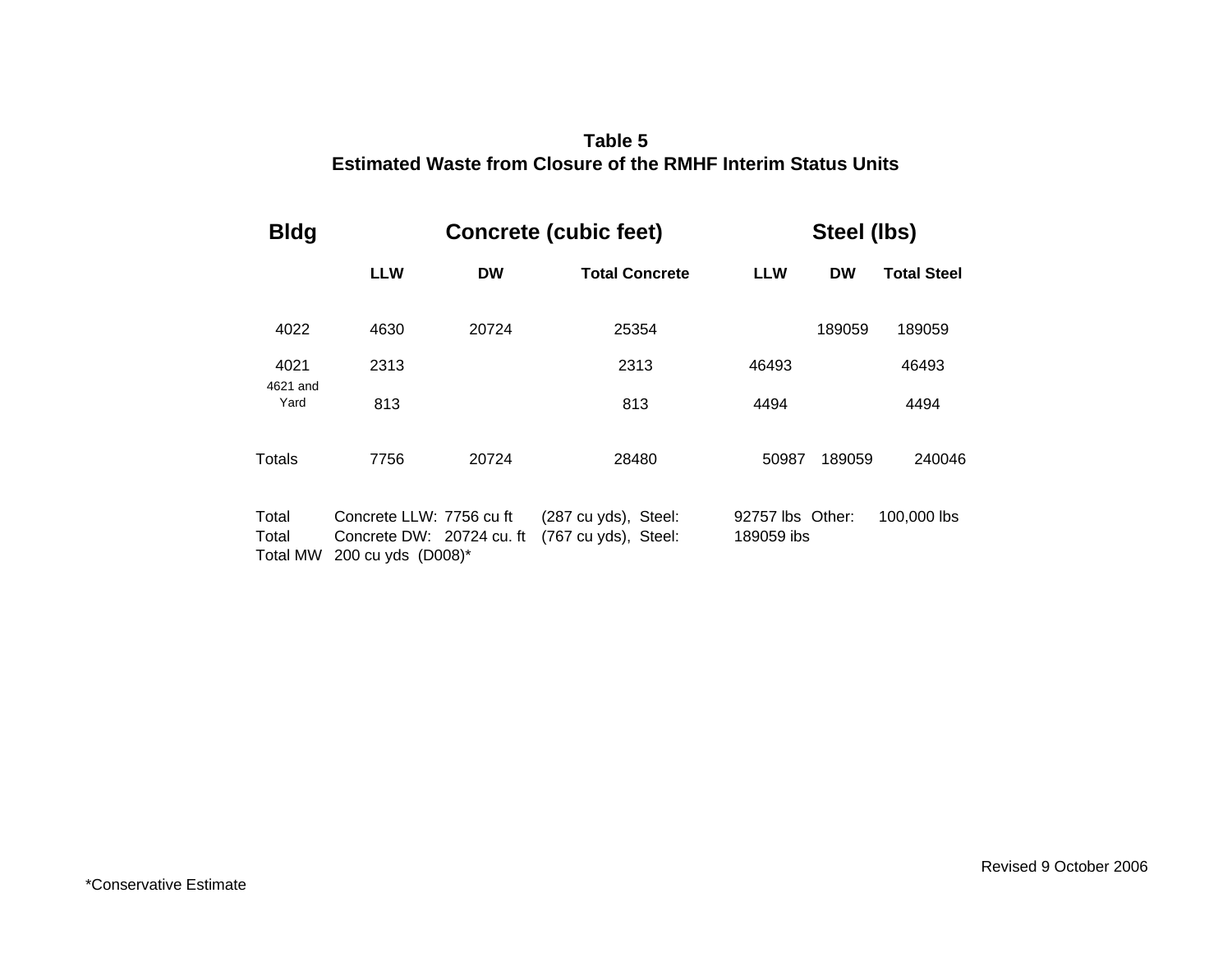### **Table 6 Designated Disposal Facilities**

| <b>Facility Name</b>  | Location          | <b>Permit/License Numbers</b> | <b>Estimated</b>     | <b>Wastes to be Sent to the Facility</b> |
|-----------------------|-------------------|-------------------------------|----------------------|------------------------------------------|
|                       |                   |                               | <b>Distance from</b> |                                          |
|                       |                   |                               | <b>RMHF</b>          |                                          |
| CWM-Kettleman         | Kettleman Hills,  | EPA ID - CAT 000 646 117      | 175 Miles            | Non-hazardous, non-radioactive           |
| <b>Hills Facility</b> | <b>CA</b>         |                               |                      | waste and non-hazardous,                 |
|                       |                   |                               |                      | "decommissioned materials" and           |
|                       |                   |                               |                      | "decommissioned materials"               |
|                       |                   |                               |                      | containing regulated hazardous waste.    |
| Envirocare, Inc.      | Tooele County,    | EPA ID - UTD 982 598 898      | 725 Miles            | Solid and liquid mixed wastes            |
|                       | Utah              | RML-UT2300249                 |                      |                                          |
| Nevada Test Site      | 65 Miles north of | N/A                           | 370 Miles            | Radioactive waste and debris not         |
|                       | Las Vegas         |                               |                      | regulated as hazardous waste             |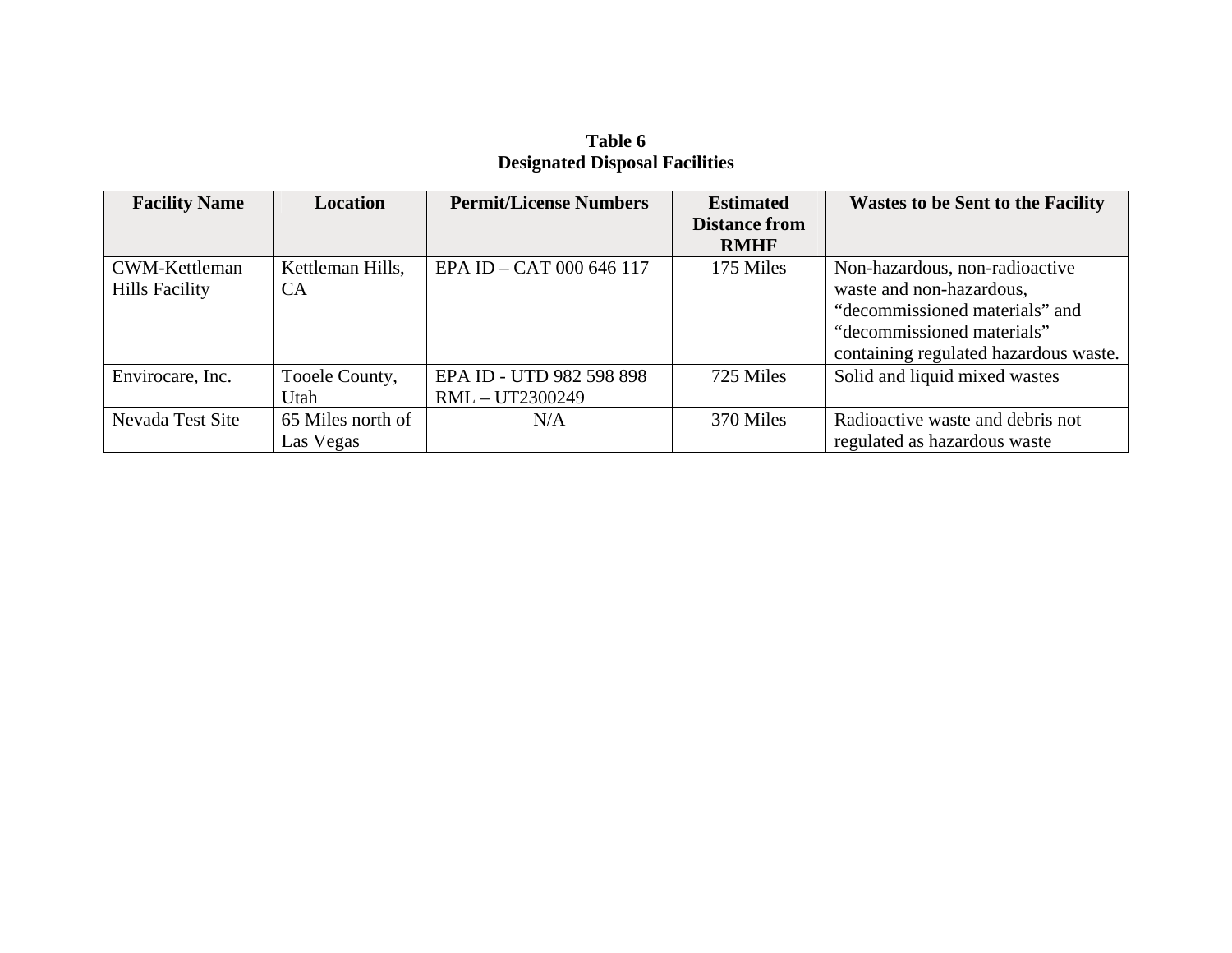#### **Table 7 Analytical Methods for RMHF Closure**

| Analyte         | <b>Matrix</b> | <b>Analytical Method</b> | <b>Container</b>      | <b>Preservative</b> | <b>Holding Time</b>                  |
|-----------------|---------------|--------------------------|-----------------------|---------------------|--------------------------------------|
| Volatile        | Soil          | Prep - EPA Method        | 1 x 8 oz glass or     | $4^{\circ}C$        | Analysis within 14 days              |
| Organic         |               | 5030B                    | sleeve                |                     |                                      |
| Compounds       |               | Analysis – EPA           |                       |                     |                                      |
| (VOCs)          | Aqueous       | Method 8260B             | 3-40 ml glass vials   | $4^{\circ}C$ , HCl; | Analysis within 14 days              |
|                 |               |                          |                       | pH <sub>2</sub>     |                                      |
| Low VOCs in     | Soil          | Prep - EPA Method        | Encore. Add           | $4^{\circ}$ C       | Analysis within 14 days of sample    |
| soil            |               | 5035                     | Sodium Bisulfate      |                     | collection                           |
|                 |               | Analysis – EPA           | within 48 hours of    |                     |                                      |
|                 |               | Method 8260B             | sample collection     |                     |                                      |
| Semi-Volatile   | Soil          | EPA Method 8270C         | 8 oz glass or sleeve  | $4^{\circ}C$        |                                      |
| Organic         |               |                          |                       |                     | $Aq =$ Extraction within 7 days      |
| Compounds       | Aqueous       |                          | 2-1 liter amber glass |                     | Analysis within 40 days              |
|                 |               |                          |                       |                     |                                      |
|                 |               |                          |                       |                     | $Soil = Extraction$ within 14 days   |
|                 |               |                          |                       |                     | Analysis within 40 days              |
| Title 22 Metals | Soil          | Digestion - EPA          | 8 oz glass or sleeve  | $4^{\circ}$ C       | Within 180 days                      |
|                 |               | Method 3050B(soil) $&$   |                       | Aq - Nitric         |                                      |
|                 | Aqueous       | EPA Method 3005A         | $1-500$ ml poly       | acid; $pH < 2$      |                                      |
|                 |               | (Aq)                     |                       |                     |                                      |
|                 |               | Analysis – EPA           |                       |                     |                                      |
|                 |               | Method 6010B/            |                       |                     |                                      |
| Hexavalent      | Soil          | Digestion - EPA          | 8 oz glass or sleeve  | $4^{\circ}C$        | Soil = Prep within 30 days           |
| Chromium        |               | Method 3060A (soil)      |                       |                     |                                      |
|                 |               | Analysis - EPA           |                       |                     | Analysis within 7 days               |
|                 | Aqueous       | Method 7199 (soil) $&$   | $1-125$ ml poly       | $4^{\circ}C$        |                                      |
|                 |               | 218.6 (water)            |                       |                     | $Aq = Prep/Analysis$ within 24 hours |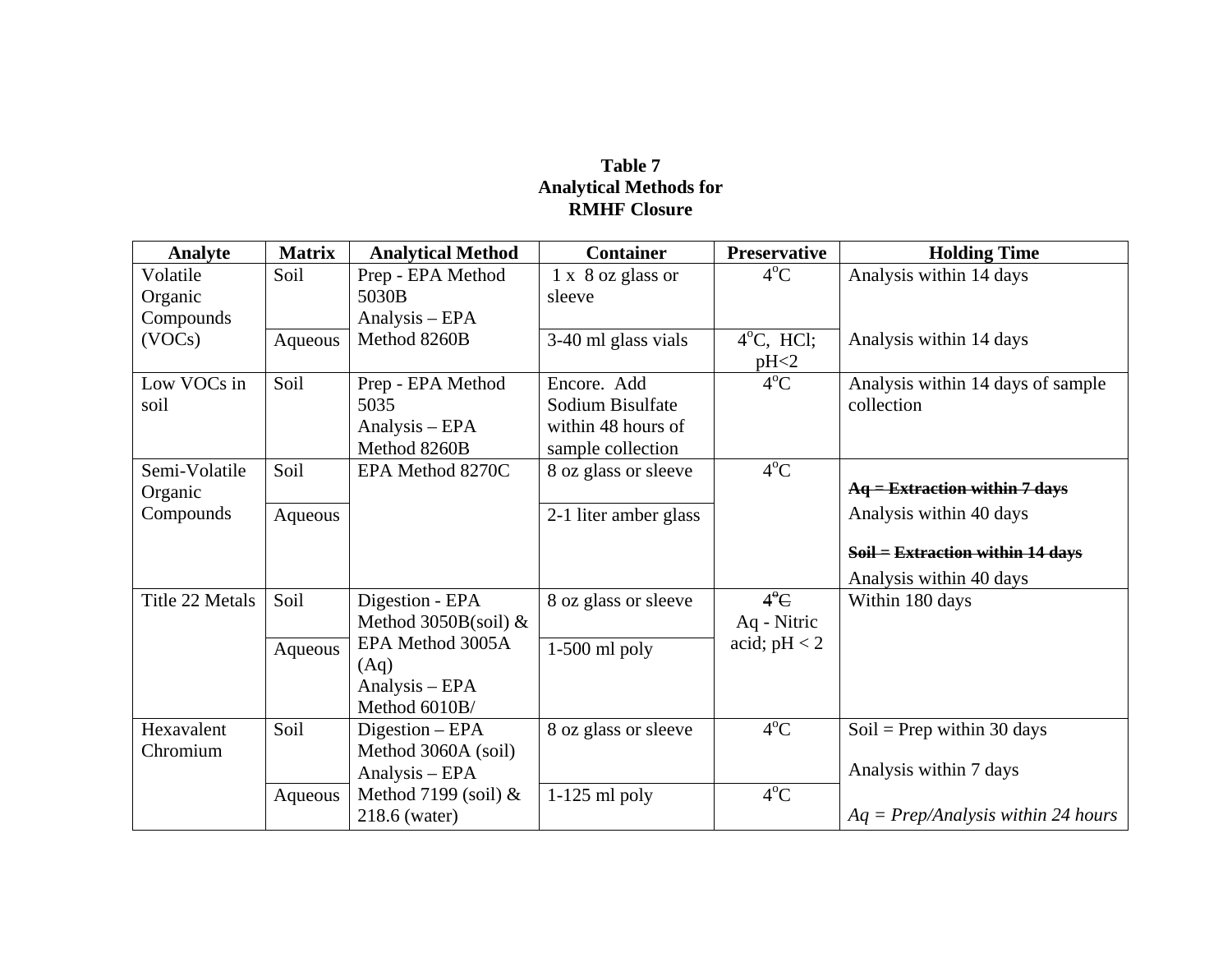### **Table 7 Analytical Methods for RMHF Closure**

| Mercury (part)  | Soil    | EPA Method 7471A                                          | 8 oz glass or sleeve | $4^{\circ}$ C         | Within 28 days |
|-----------------|---------|-----------------------------------------------------------|----------------------|-----------------------|----------------|
| of the Title 22 | Aqueous | (soil)                                                    | $1-500$ ml poly or   | Aqueous-              |                |
| Metals list)    |         | EPA Method 7470A                                          | glass                | $4^{\circ}$ C, Nitric |                |
|                 |         | (water)                                                   |                      | acid; $pH<2$          |                |
| Total           | Soil    | EPA Method 5030B                                          | 8 oz glass or sleeve | $4^{\circ}$ C         | Within 14 days |
| Petroleum       | Aqueous | Modified                                                  | 3-40 ml glass vials  | $4^{\circ}$ C         |                |
| Hydrocarbons    |         | Aqueous-EPA                                               |                      | $HCl$ ; $pH<2$        |                |
| (TPH-volatile)  |         | Method 8015M                                              |                      |                       |                |
|                 |         |                                                           |                      |                       |                |
|                 |         | Note: Method Reporting Limits are presented in Appendix E |                      |                       |                |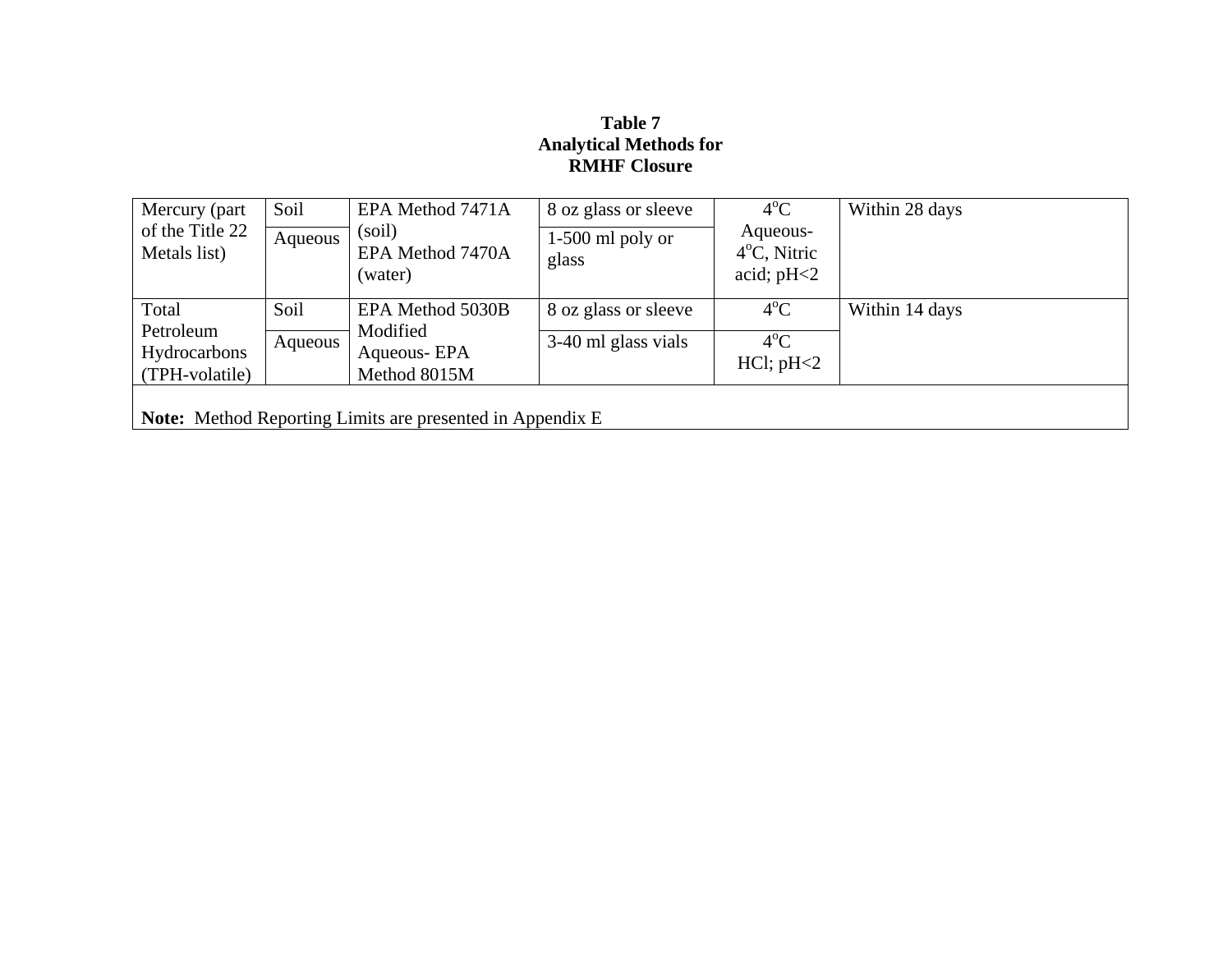#### **TABLE 8DATA QUALITY OBJECTIVES for Closure of the RMHF**

| <b>Problem Statement</b>                                                                                                                                                                                                                                                                                                                                                                                                                                                                                                                                                          | Achieve clean closure of the RMHF by demonstrating that hazardous waste and hazardous constituent residues have been removed or<br>are left in place at levels that are protective of public health and the environment.                                    |                                                                                                                                                                                                                                                                              |  |  |  |  |  |
|-----------------------------------------------------------------------------------------------------------------------------------------------------------------------------------------------------------------------------------------------------------------------------------------------------------------------------------------------------------------------------------------------------------------------------------------------------------------------------------------------------------------------------------------------------------------------------------|-------------------------------------------------------------------------------------------------------------------------------------------------------------------------------------------------------------------------------------------------------------|------------------------------------------------------------------------------------------------------------------------------------------------------------------------------------------------------------------------------------------------------------------------------|--|--|--|--|--|
| <b>Decision Questions</b>                                                                                                                                                                                                                                                                                                                                                                                                                                                                                                                                                         | 1. Is the soil beneath the RMHF impacted with organic<br>constituents?                                                                                                                                                                                      | 2. Is the soil beneath the RMHF impacted with inorganic (metals)<br>constituents above background levels?                                                                                                                                                                    |  |  |  |  |  |
| <b>Data Inputs</b>                                                                                                                                                                                                                                                                                                                                                                                                                                                                                                                                                                | 1. Presence of visibly stained soil<br>2. Depth discrete soil matrix samples<br>3. Depth discrete soil vapor samples<br>4. Subsurface soil lithology                                                                                                        | 1. Presence of visibly stained soil<br>2. Depth discrete soil matrix samples<br>3. Subsurface soil lithology                                                                                                                                                                 |  |  |  |  |  |
| <b>Study Boundaries</b>                                                                                                                                                                                                                                                                                                                                                                                                                                                                                                                                                           | Soil, sediments, and fill beneath: Building 4021, Building 4022, Building 4621, and the mixed waste storage yard.                                                                                                                                           |                                                                                                                                                                                                                                                                              |  |  |  |  |  |
| <b>Decision Rules</b>                                                                                                                                                                                                                                                                                                                                                                                                                                                                                                                                                             | If organic constituents ARE NOT detected above laboratory MDLs<br>in soil beneath RMHF, request clean closure of the RMHF.                                                                                                                                  | If inorganic constituents ARE NOT detected above background<br>levels <sup>1</sup> in soil beneath RMHF, request clean closure of the RMHF.                                                                                                                                  |  |  |  |  |  |
|                                                                                                                                                                                                                                                                                                                                                                                                                                                                                                                                                                                   | If organic constituents ARE detected above laboratory MDLs in<br>soil beneath RMHF, conduct additional characterization,<br>remediation, and/or risk assessment to ensure that levels left in<br>place are protective of public health and the environment. | If inorganic constituents ARE detected above background levels <sup>1</sup><br>in soil beneath RMHF, conduct additional characterization,<br>remediation, and/or risk assessment to ensure that levels left in<br>place are protective of public health and the environment. |  |  |  |  |  |
| The largest uncertainty will likely be due to subsurface heterogeneities and how representative sampling locations are of local conditions.<br><b>Limits on Decision Errors</b><br>This uncertainty will be limited by a robust data set and careful placement of sampling locations. The sampling plan will be biased with a<br>higher number of samples in areas with the greatest likelihood of soil impacts. Soil matrix and soil vapor samples will be co-located,<br>creating a redundant data set for VOCs that will reduce the likelihood of missing VOC impacts in soil. |                                                                                                                                                                                                                                                             |                                                                                                                                                                                                                                                                              |  |  |  |  |  |

VOCs = Volatile organic compounds

MDLs = Method detection limits